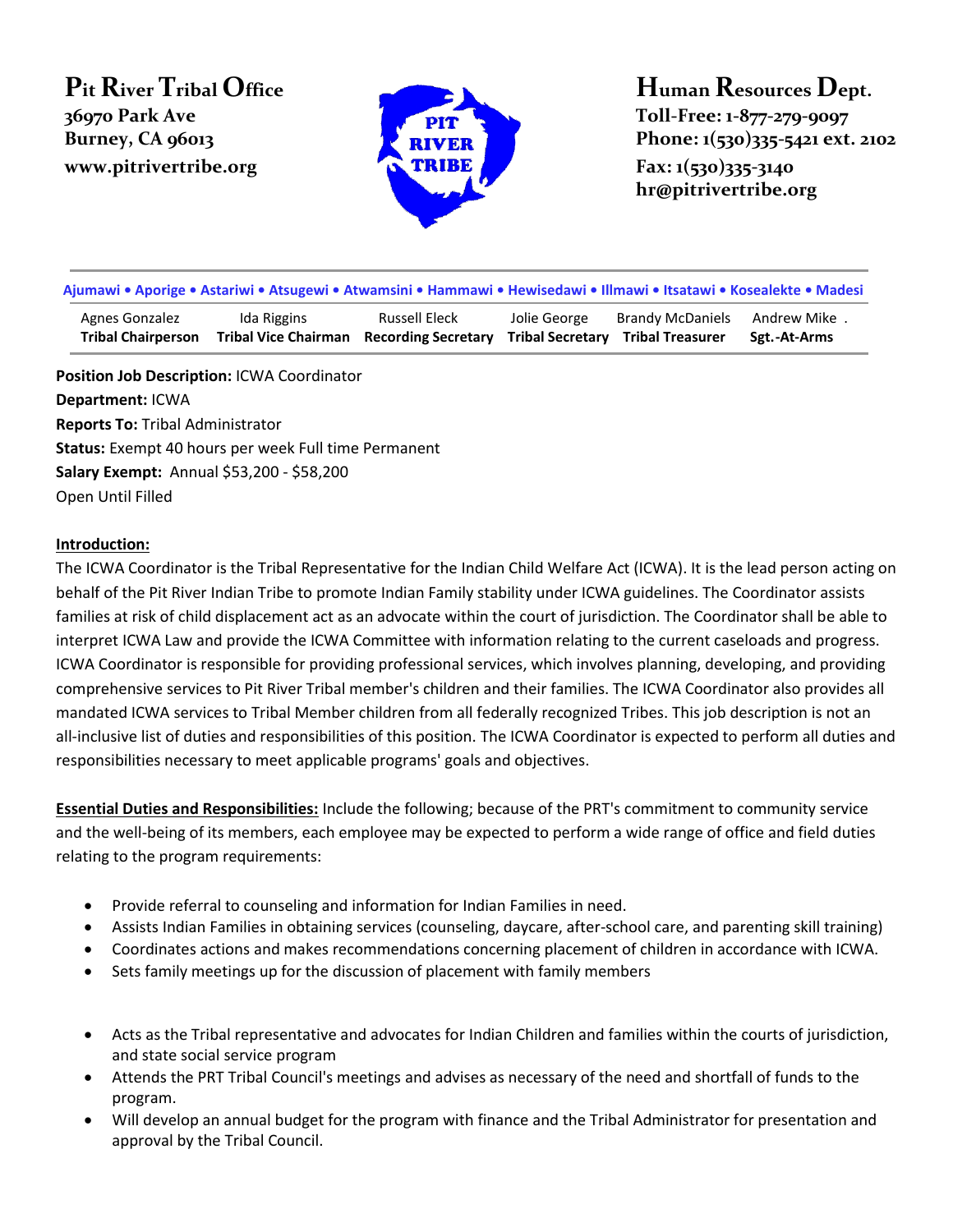- Identifies and recruits Indian Families for temporary shelter and long-term foster care—Assists Indian Families in attaining licensing as emergency placement resources and foster families.
- Works with the TERO, Social Service Program, and Council when defined welfare assistance may be needed.
- Maintain strict confidentiality of all clients
- Shall be available for local and out of the area travel as required for job-related training. Shall attend all required meetings and functions as requested.
- Grant writing and Grant management
- Other job-related duties as assigned

#### **Qualifications:**

- Demonstrate ability and leadership through experience as a manager in the field of ICWA.
- Administrative skills in ICWA or related field
- Familiar with ICWA federal law and tribal regulations and policy.
- Have the ability to work effectively with Native American People in a culturally diverse environment.
- Have good time management skills, and be able to work under stressful conditions.
- Ability to work odd and irregular hours, as needed
- Have the ability to establish and maintain good working relationships with the public, employees, and agencies.
- Good verbal and written communication skills as this position work with a variety of entities government's, state, county, federal, and tribal.
- Have the ability to follow written and oral instructions.

## **Requirements:**

- Preferred AA or Bachelor's Degree in Social Work, Psychology, or related field, or equivalent work experience in a similar setting
- Working Knowledge of the Indian Child Welfare Act.
- Must have a demonstrated ability to communicate effectively with Tribal Council, ICWA Committee, management team members, and professional colleagues regarding employment practices.
- Demonstrate ability to motivate and empower others, to make positive impacts on attitudes and self-esteem, and to maintain effective working relationships with culturally diverse groups in a wide range of professional interactions
- Demonstrate ability to define problems, collect data, establish facts, and draw conclusions; ability to analyze and interpret a wide variety of information, communicate findings and recommend solutions to the Council and Committee, managers, supervisors, and directors
- Must have demonstrated abilities to initiate and follow through on complex administrative tasks, manage time, and meet deadlines.
- Must possess a California driver's license, a good driving record, and be insurable by the PRT insurance carrier.
- Adhere to all PRT policy including confidentiality.